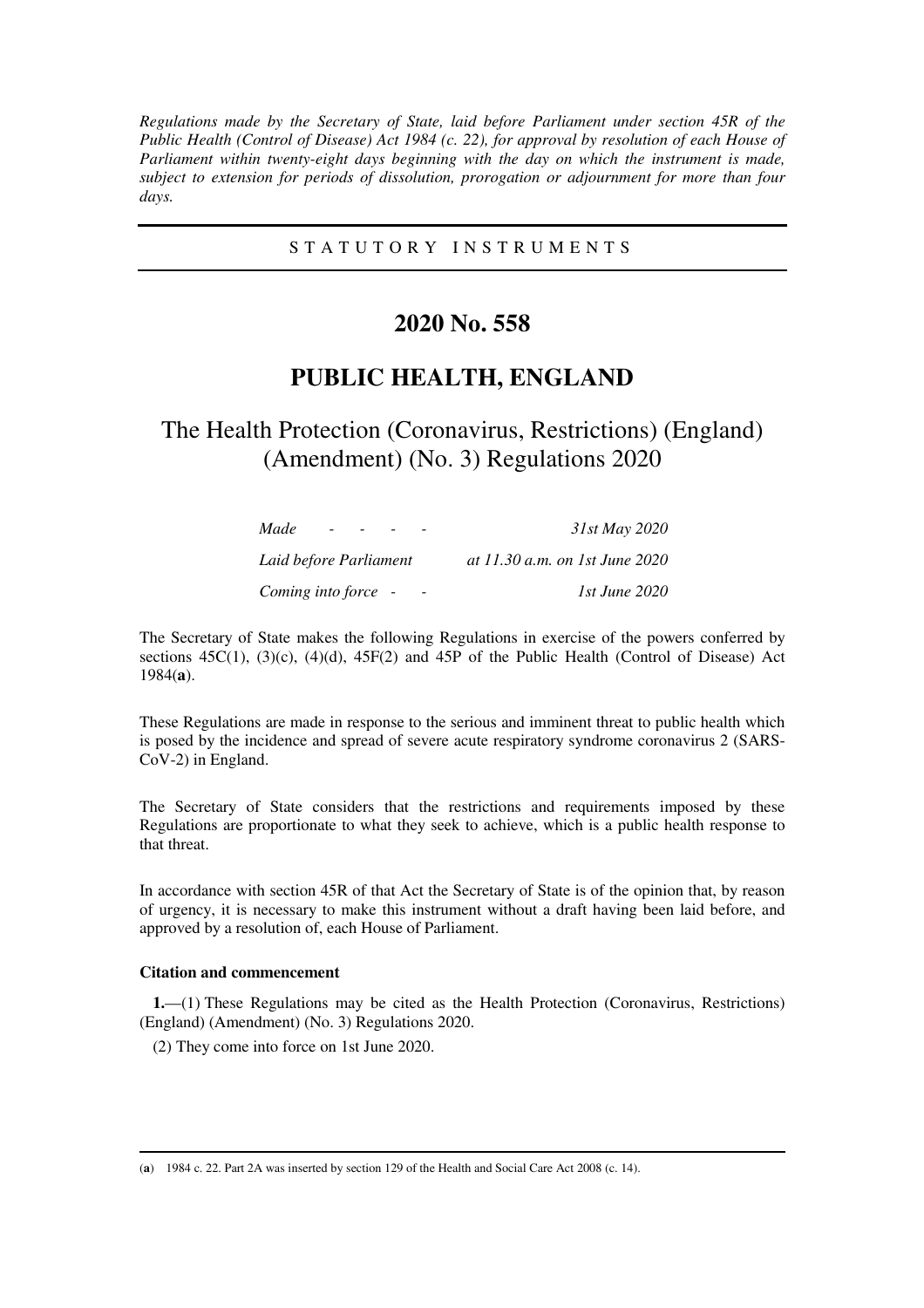#### **Amendment of the Health Protection (Coronavirus, Restrictions) (England) Regulations 2020**

**2.**—(1) The Health Protection (Coronavirus, Restrictions) (England) Regulations 2020(**a**) are amended as follows.

- (2) In regulation 1—
	- (a) in paragraph  $(3)$ 
		- (i) before sub-paragraph (a), insert—
			- "(za) "childcare" has the same meaning as in section 18 of the Childcare Act 2006(**b**), and "early years childcare" is childcare provided for a child who is a young child within the meaning of section 19 of that Act;";
		- (ii) after sub-paragraph (a), insert—
			- "(aa) "elite athlete" means an individual who—
				- (i) derives a living from competing in a sport,
				- (ii) is a senior representative nominated by a relevant sporting body,
				- (iii) is a member of the senior training squad for a relevant sporting body, or
				- (iv) is aged 16 or above and on an elite development pathway;
			- (ab) references to a "parent" of a child include any person who is not a parent of the child but who has parental responsibility for, or who has care of, the child, and for these purposes, a "child" is a person under the age of 18;";
	- (b) after paragraph (3), insert—
		- "(4) For the purposes of the definition of "elite athlete", in paragraph  $(3)$ 
			- (a) "elite development pathway" means a development pathway established by the national governing body of a sport to prepare athletes—
				- (i) so that they may derive a living from competing in that sport, or
				- (ii) to compete at that sport at the Tokyo or Beijing Olympic or Paralympic Games, or, if that sport is not part of the Tokyo Olympic and Paralympic Games programme, in the Commonwealth Games to be held in Birmingham;
			- (b) "relevant sporting body" means the national governing body of a sport which may nominate athletes to represent—
				- (i) Great Britain and Northern Ireland at the Tokyo or Beijing Olympic or Paralympic Games, or
				- (ii) England, Wales, Scotland, Northern Ireland, Gibraltar, Guernsey, Jersey or the Isle of Man at the Commonwealth Games to be held in Birmingham in those sports which are not part of the Tokyo Olympic and Paralympic Games programme;
			- (c) "senior representative" means an individual who is considered by a relevant sporting body to be a candidate to qualify to compete on behalf of—
				- (i) Great Britain and Northern Ireland at the Tokyo or Beijing Olympic or Paralympic Games;
				- (ii) England, Wales, Scotland, Northern Ireland, Gibraltar, Guernsey, Jersey or the Isle of Man at the Commonwealth Games to be held in Birmingham in those sports which are not part of the Tokyo Olympic and Paralympic Games programme.".
- (3) In regulation  $3(2)$ , for "21" substitute "28".

-

<sup>(</sup>**a**) S.I. 2020/350, amended by S.I. 2020/447 and 2020/500.

<sup>(</sup>**b**) 2006 c. 21. Section 18 has been amended by the Children and Young Persons Act 2008 (c. 23), Schedule 1, paragraph 19, and Schedule 4; the Criminal Justice and Courts Act 2015 (c. 2), Schedule 9, paragraph 21, and S.I. 2010/813.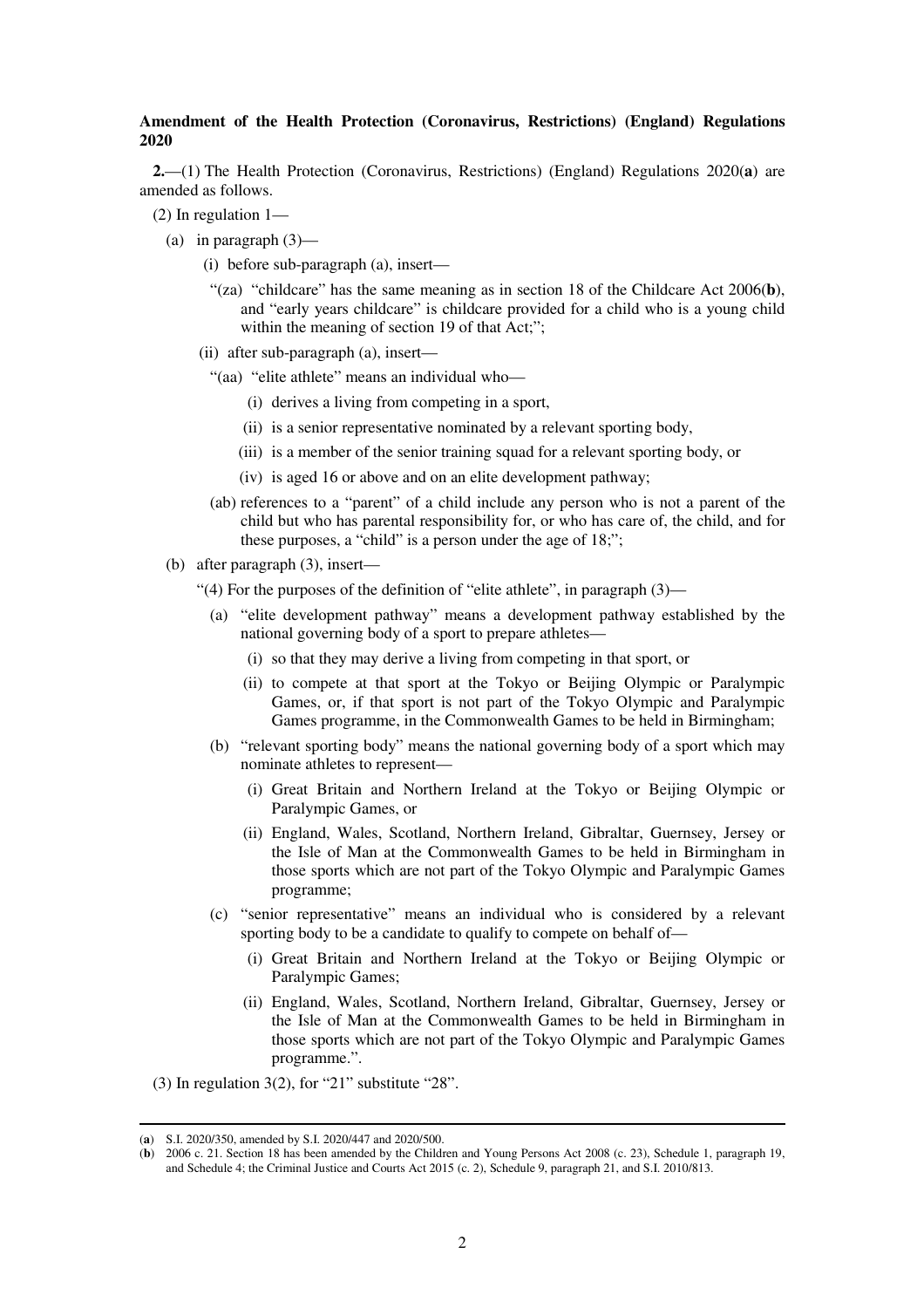- (4) In regulation 4(5), after sub-paragraph (b), insert—
	- "(c) facilities for training for elite athletes, including indoor fitness studios, gyms, sports courts, indoor or outdoor swimming pools and other indoor leisure centres.".
- (5) In regulation 5—
	- (a) in paragraph  $(4)(a)$ , after paragraph (iv), insert—
		- "(v) is isolating themselves from others as required by law;
		- (vi) is an elite athlete, the coach of an elite athlete, or (in the case of an elite athlete who is under the age of 18), the parent of an elite athlete, and needs accommodation for the purposes of training or competition;";
	- (b) in paragraph (6)—
		- (i) at the end of sub-paragraph (b), omit "or";
		- (ii) at the end of sub-paragraph (c), insert—
			- "or
			- (d) for early years childcare provided by a person registered on the Early Years Register under Part 3 of the Childcare Act 2006.";
	- (c) in paragraph (7), for the words from "to provide" to the end, substitute—
		- "(a) to provide essential voluntary activities or urgent public support services (including the provision of food banks or other support for the homeless or vulnerable people, blood donation sessions or support in an emergency), or
		- (b) for early years childcare provided by a person registered on the Early Years Register under Part 3 of the Childcare Act 2006.".
- (6) For regulation 6, substitute—

"**6.**—(1) No person may, without reasonable excuse, stay overnight at any place other than the place where they are living.

(2) For the purposes of paragraph (1), the circumstances in which a person ("P") has a reasonable excuse include cases where—

- (a) P needs to stay elsewhere to attend a funeral, as—
	- (i) a member of the deceased person's household,
	- (ii) a close family member of the deceased person, or
	- (iii) if no-one within paragraph (i) or (ii) is attending, a friend of the deceased person;
- (b) P is an elite athlete, a coach of an elite athlete, or (in the case of an elite athlete who is under the age of 18), a parent of the elite athlete, and needs to stay elsewhere for the purposes of training or competition;
- (c) P needs to stay elsewhere while moving house;
- (d) it is reasonably necessary for P to stay elsewhere—
	- (i) for work purposes, or for the provision of voluntary or charitable services;
	- (ii) to provide care or assistance to a vulnerable person, including relevant personal care within the meaning of paragraph  $7(3B)$  of Schedule 4 to the Safeguarding of Vulnerable Groups Act 2006(**a**);
	- (iii) to provide emergency assistance;
	- (iv) to avoid injury or illness, or to escape a risk of harm;
	- (v) to obtain medical assistance;

-

<sup>(</sup>**a**) 2006 c. 47. Sub-paragraph (3B) was substituted, with sub-paragraphs (1), (3) and (3A) to (3E) for sub-paragraphs (1) to (3) by s. 66(2) of the Protection of Freedoms Act 2012 (c. 9).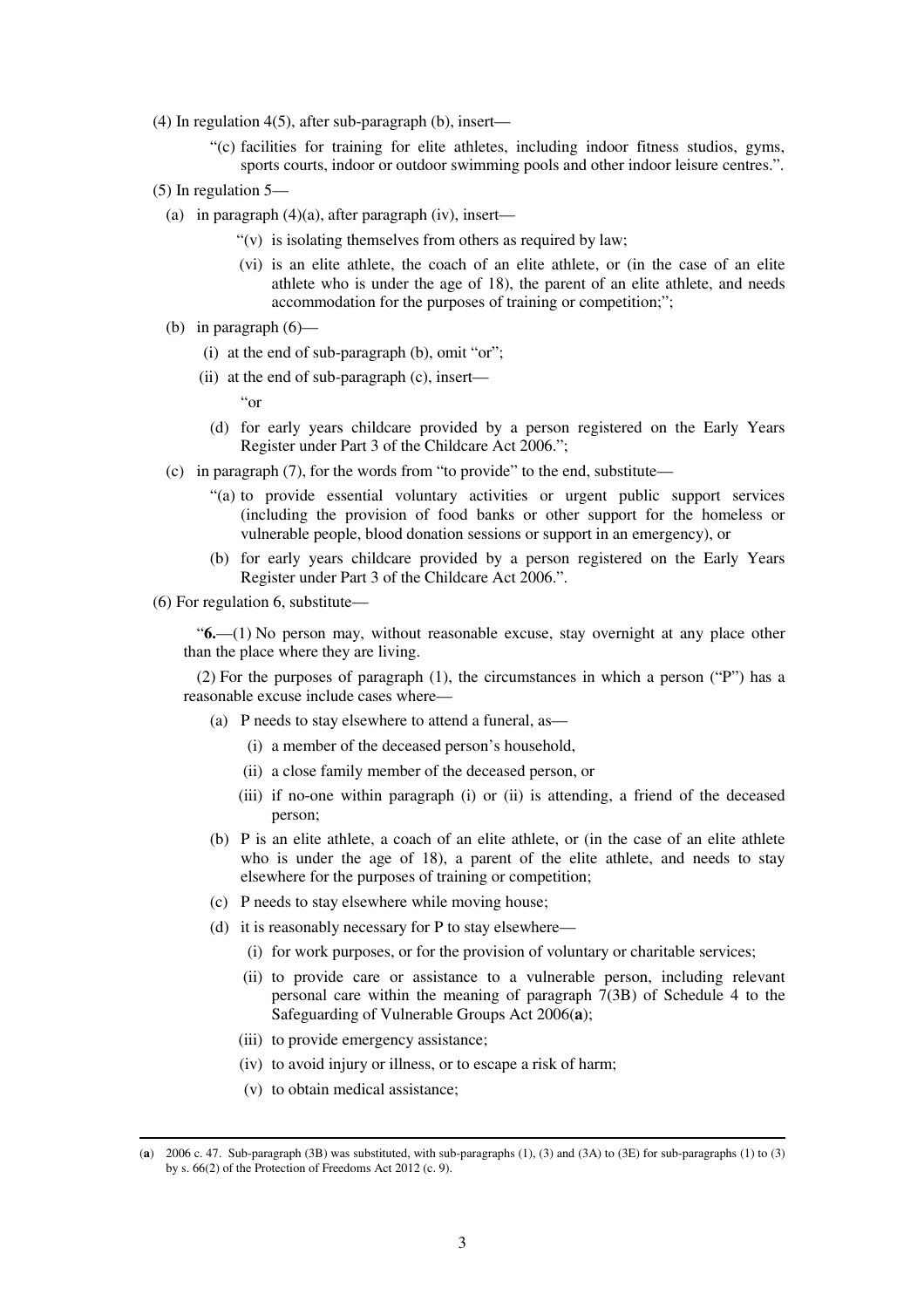- (e) P needs to stay elsewhere to fulfil a legal obligation or participate in legal proceedings;
- (f) P is a child that does not live in the same household as their parents, or one of their parents, and the overnight stay is necessary to continue existing arrangements for access to, and contact between, parents and children;
- (g) P is unable to return to the place where P lives, because—
	- (i) it is not safe for P to live there,
	- (ii) P may not lawfully travel there, or is required by law to stay in another place, or
	- (iii) the place where P is living is not available to P for any other reason.

(3) Paragraph (1) does not apply to any person who is homeless.

(4) For the purposes of paragraph (1), the place where a person is living includes the premises where they live together with any garden, yard, passage, stair, garage, outhouse or other appurtenance of such premises.".

(7) For regulation 7, substitute—

"**7.**—(1) During the emergency period, unless paragraph (2) applies, no person may participate in a gathering which takes place in a public or private place—

- (a) outdoors, and consists of more than six persons, or
- (b) indoors, and consists of two or more persons.

(2) This paragraph applies where—

- (a) all the persons in the gathering are members of the same household;
- (b) the person is attending a funeral, as—
	- (i) a member of the deceased person's household,
	- (ii) a close family member of the deceased person, or
	- (iii) if no-one within paragraph (i) or (ii) is attending, a friend of the deceased person;
- (c) the person concerned is an elite athlete, the coach of an elite athlete, or (in the case of an elite athlete under the age of 18), the parent of an elite athlete, and the gathering is necessary for training or competition;
- (d) the gathering is reasonably necessary—
	- (i) for work purposes, or for the provision of voluntary or charitable services;
	- (ii) to facilitate a house move;
	- (iii) to provide care or assistance to a vulnerable person, including relevant personal care within the meaning of paragraph 7(3B) of Schedule 4 to the Safeguarding of Vulnerable Groups Act 2006;
	- (iv) to provide emergency assistance;
	- (v) for the purposes of early years childcare provided by a person registered on the Early Years Register under Part 3 of the Childcare Act 2006;
	- (vi) to enable one or more persons in the gathering to avoid injury or illness or to escape a risk of harm;
	- (vii) to continue existing arrangements for access to, and contact between, parents and children where the children do not live in the same household as their parents, or one of their parents;
- (e) the person concerned is fulfilling a legal obligation or participating in legal proceedings;
- (f) the gathering takes place at an educational facility and is reasonably necessary for the purposes of education.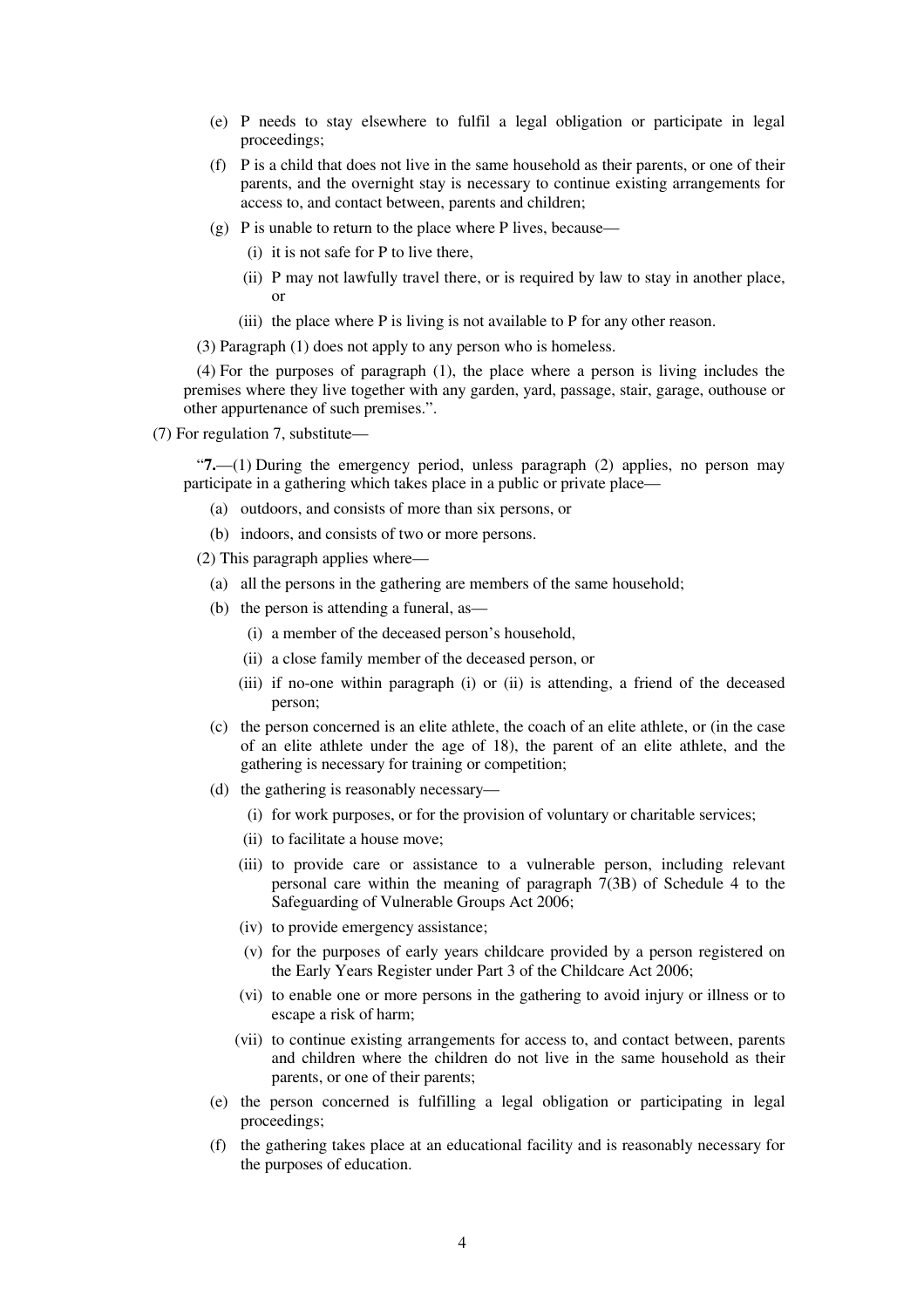- (3) For the purposes of this regulation—
	- (a) there is a gathering when two or more people are present together in the same place in order to engage in any form of social interaction with each other, or to undertake any other activity with each other;
	- (b) a place is indoors if it would be considered to be enclosed or substantially enclosed for the purposes of section 2 of the Health Act 2006(**a**), under the Smoke Free (Premises and Enforcement) Regulations 2006(**b**).".
- (8) In regulation 8—
	- (a) in paragraph (3)—
		- (i) in the opening words, for "outside" substitute "staying overnight at a place other than";
		- (ii) at the end of sub-paragraph (a), omit "or";
		- (iii) omit sub-paragraph (b);
	- (b) omit paragraph (4);
	- (c) in paragraph (5), in the opening words, for "outside" substitute "staying overnight at a place other than";
	- (d) in paragraph  $(8)$ , at the end insert "in regulation  $6(1)$ ";
	- (e) in paragraph (9)—
		- (i) in the opening words, for "three or more" substitute "a number of";
		- (ii) in sub-paragraph (c), for "the gathering" substitute "a gathering in a public place";
	- (f) in paragraph (10), after "a gathering" insert "in a public place".
- (9) In Schedule 2—
	- (a) in Part 2—

-

- (i) in paragraph 18, at the end, insert ", including indoor games, recreation and entertainment venues";
- (ii) in paragraph 19, at the end, insert ", theme parks and adventure parks and activities.";
- (iii) omit paragraph 21;
- (iv) omit paragraph 22;
- (v) after paragraph 23, insert—
- "**23A.** Social clubs.

**23B.** Model villages.

- **23C.** Aquariums and zoos, including safari parks.
- **23D.** Visitor attractions at farms.
- **23E.**—(1) Indoor attractions at visitor attractions such as—
	- (a) botanical or other gardens, biomes or greenhouses;
	- (b) heritage sites or film studios;
	- (c) landmarks, including observation wheels or viewing platforms.

(2) For the purposes of sub-paragraph (1), an "indoor attraction" means those parts of a venue, including shops and visitor centres but not including toilets for visitors, which—

<sup>(</sup>**a**) 2006 c. 28. Section 2 was amended by paragraph 4 of Schedule 2 to the Health (Wales) Act 2017 (2017 anaw 2).

<sup>(</sup>**b**) S.I. 2006/3368, to which there are amendments which are not relevant to these Regulations.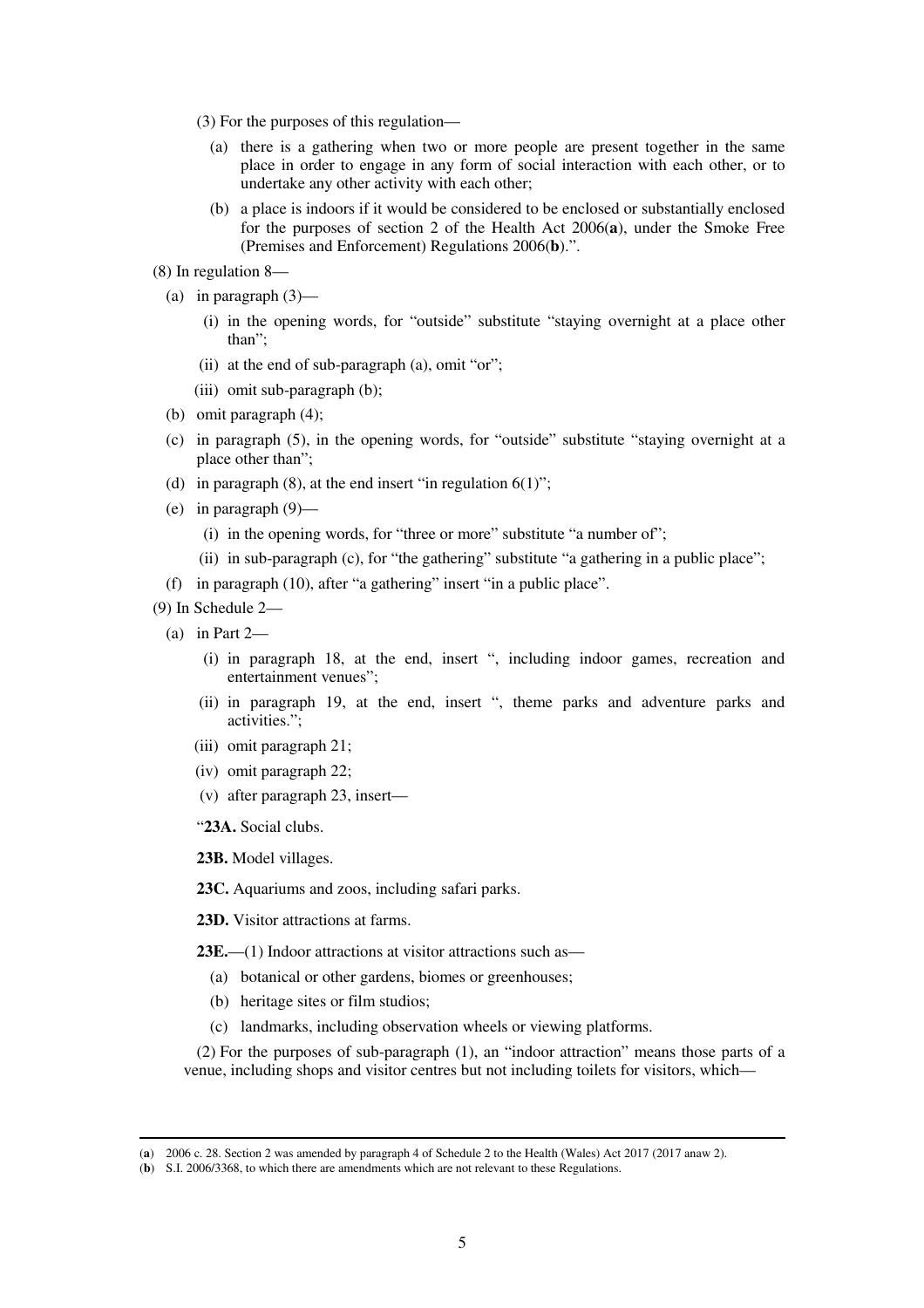- (a) would be considered to be enclosed or substantially enclosed for the purposes of section 2 of the Health Act 2006 under the Smoke Free (Premises and Enforcement) Regulations 2006; and
- (b) are, in normal times, open for members of the public to visit for the purposes of recreation, whether or not for payment.";
- (b) in Part 3—
	- (i) in paragraph 44, at the end, insert "or amenities, including water sports, stables, shooting and archery venues, golf courses and driving ranges.";
	- (ii) after paragraph 44, insert—

"**45.** Outdoor markets.

**46.** Showrooms and other premises, including outdoor areas, used for the sale or hire of caravans, boats, or any vehicle which can be propelled by mechanical means.".

#### **Transitional and saving provision**

**3.**—(1) The first review under regulation 3(2) of the Health Protection (Coronavirus, Restrictions) (England) Regulations 2020 ("the first Regulations") after these Regulations come into force must be carried out before the end of a period of 28 days starting with the day on which the last review was carried out under that regulation as it had effect immediately before these Regulations came into force.

(2) Notwithstanding the amendments to regulations 6 and 7 of the first Regulations, they continue in force as they had effect immediately before these Regulations came into force in relation to any offence committed under regulation 6 or 7 of the first Regulations before these Regulations came into force.

*Matt Hancock*  Secretary of State 31st May 2020 Department of Health and Social Care

#### **EXPLANATORY NOTE**

#### *(This note is not part of the Regulations)*

These Regulations further amend the Health Protection (Coronavirus, Restrictions) (England) Regulations 2020 (S.I. 2020/350). They amend regulation 4 to permit certain businesses to open for the training of elite athletes. They amend regulation 5 to clarify that places of worship and community centres may be used to provide early years childcare. Regulation 6 is replaced by a prohibition on staying overnight in a place other than where a person lives, without reasonable excuse. Regulation 7 is replaced by more detailed provision on prohibited gatherings, and amendments are made to Schedule 2. Consequential amendments are made to regulation 8 to reflect the amendments to regulations 6 and 7, and transitional and saving provision is made by regulation 3 of these Regulations.

A full regulatory impact assessment has not been prepared for these Regulations.

<sup>©</sup> Crown copyright 2020

Printed and published in the UK by The Stationery Office Limited under the authority and superintendence of Jeff James, Controller of Her Majesty's Stationery Office and Queen's Printer of Acts of Parliament.